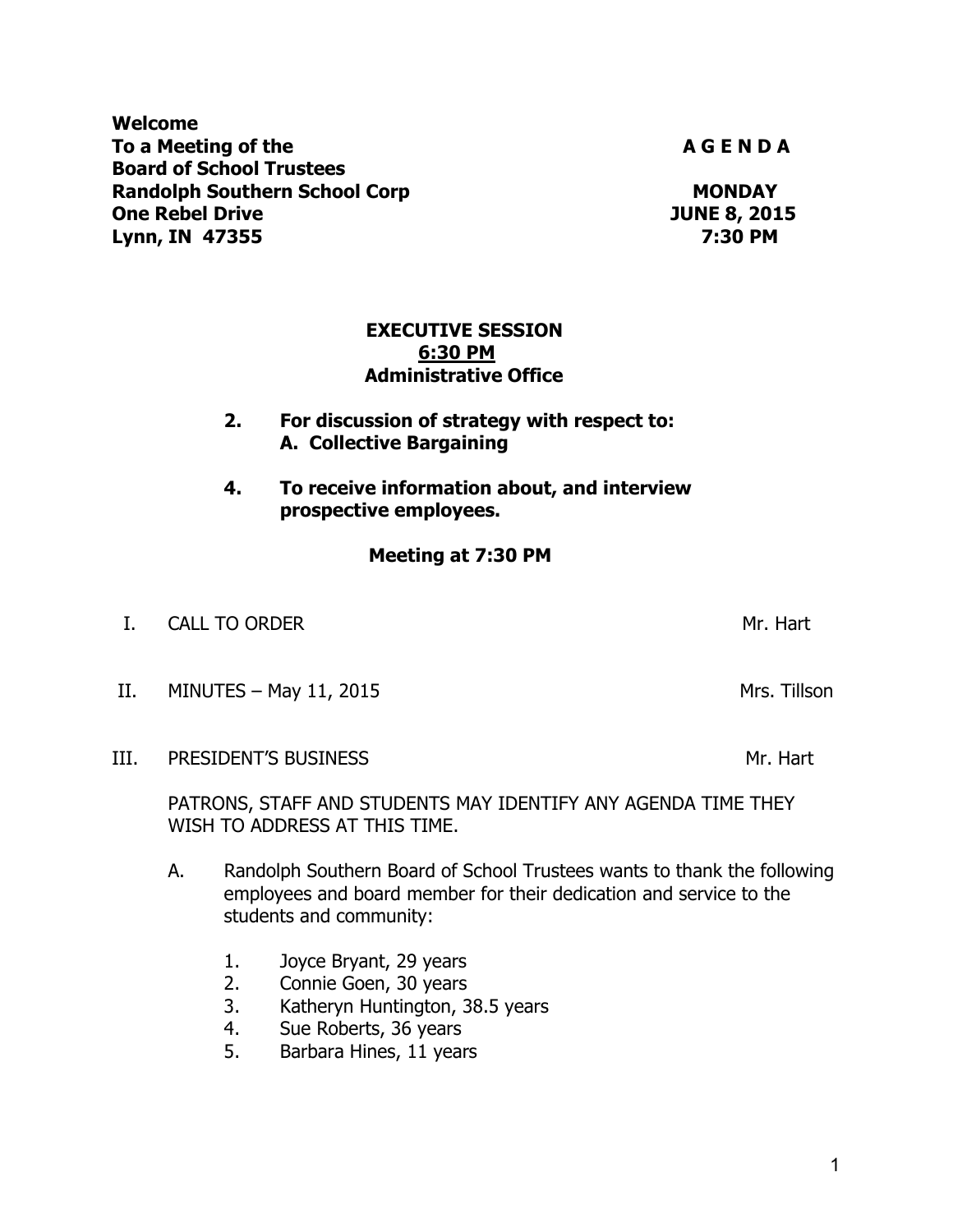#### IV. OLD BUSINESS Mr. Hart

### V. ACCOUNTS PAYABLE VOUCHERS and CASH BALANCE

A. Accounts Payable Vouchers and Cash Balance

May 2015 Cash Balance General Fund: \$273,644.00

# VI. NEW BUSINESS

- A. Business Items
	- 1. Chromebook Lease Resolution with Crossroads Bank

Superintendent recommends the Board of School Trustees approve the following Chromebook lease resolution as attached.

The 3-year lease rental payments will be paid from Textbook Rental Fund of Randolph Southern Jr./Sr. High School and Randolph Southern Elementary internal accounts. The lease includes 175 Chromebooks and 375 case covers. The total price of the lease is \$51,127.31 at 2.1% interest rate.

#### 2. Bond Renewal

Superintendent recommends the Board of School Trustees establish bonds from July 1, 2015 through June 30, 2016 as follows:

| Corporation Treasurer:                               | \$75,000.00 |
|------------------------------------------------------|-------------|
| Corporation Deputy Treasurer:                        | \$50,000.00 |
| Jr./Sr. High School Treasurer:                       | \$10,000.00 |
| Elementary Treasurer:                                | \$10,000.00 |
| Central Office Administrative Assistant: \$50,000.00 |             |

3. Property Lease with Bryan W. and Jasmine L. Martzell

Superintendent recommends the Board of School Trustees approve the Lease Agreement with Bryan W. Martzell and Jasmine l. Martzell for the property due east of the Jr./Sr. High School Building and next to the baseball diamond for \$1.00 per year beginning on the June 1, 2015 ending May 31, 2016. School Board Attorney has reviewed the lease agreement.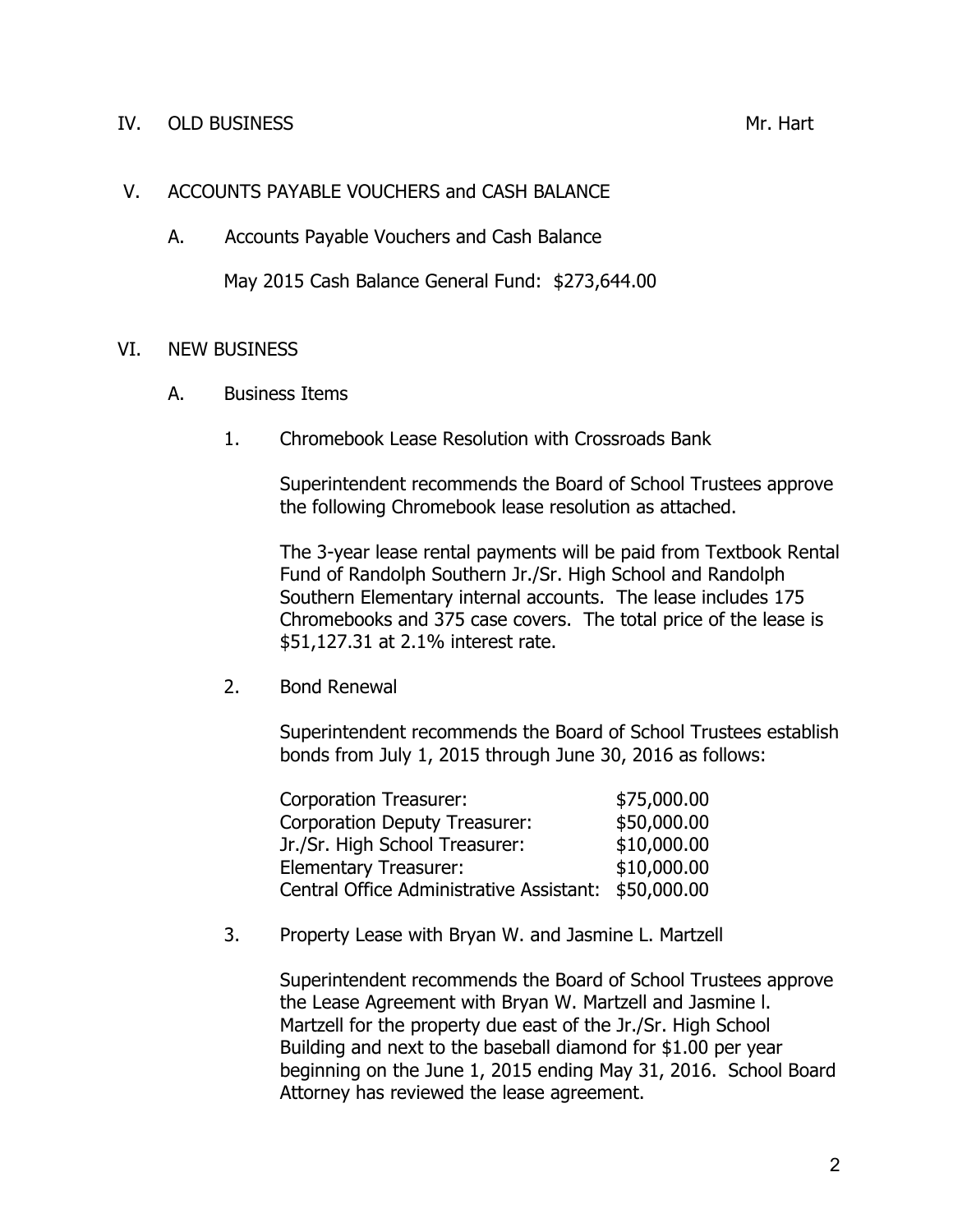4. YMCA Wellness Grant and Action Plan

Superintendent recommends the Board of School Trustees approve the YMCA Wellness Grant and Action Plan for \$1,965.00 as presented.

5. Title I Grant Amendment III

Superintendent and Elementary Principal recommend approval of the Title I Grant Amendment III as presented. The IDOE gave \$45.71 additional funds which went into Professional Development.

- B. Personnel Items
	- 1. Superintendent recommends the Board of School Trustees accept and the following resignation/retirement requests at the end of the 2014-2015 school year:
		- a. Leifschon Walker: Jr. High School Science Teacher
		- b. Debbie Peters: Special Education Paraprofessional
		- c. Katrina Weddle: School Bus Driver
	- 2. Superintendent, Jr./Sr. High School Principal and Athletic Director recommend the Board of School Trustees accept the following coaching recommendations for 2015-2016:
		- a. Sean Kennedy, Varsity Boys Cross Country Coach, \$1,761.00 Varsity Girls Cross Country Coach, \$1,761.00 Varsity Girls Track Coach, \$2,000.00 Varsity Boys Track Coach, \$2,000.00
		- b. Shawna Smith, Volunteer Co-Ed Cross Country & Track
		- c. Rob Morford, Jr. High Cross Country, \$1,174.00
		- d. Curt Grams, Girls Golf Coach, \$1,500.00 and Boys Golf Coach, \$1500.00 (Must have 6 or more golfers)
		- e. Trisha Grams, Volunteer Co-Ed Golf Coach
		- f. Amy Knotts, JV Volleyball Coach, \$1,174.00
		- g. Brooke Gibson, Volunteer Volleyball Coach
		- h. Samantha Cross, Eight Grade Volleyball Coach, \$850.00
		- i. Tara Fry, Seventh Grade Volleyball Coach, \$850.00
		- j. Jerry Barga, Volunteer Varsity & Freshman Basketball Coach
		- k. John Lash, 8th Gr. Boys Basketball Coach, \$1,213.00, Volun teer Cross Country Coach & Jr. High Track Coach, \$1,328.00
		- l. Lanette Stewart, JV Girls Basketball Coach, \$2,080.00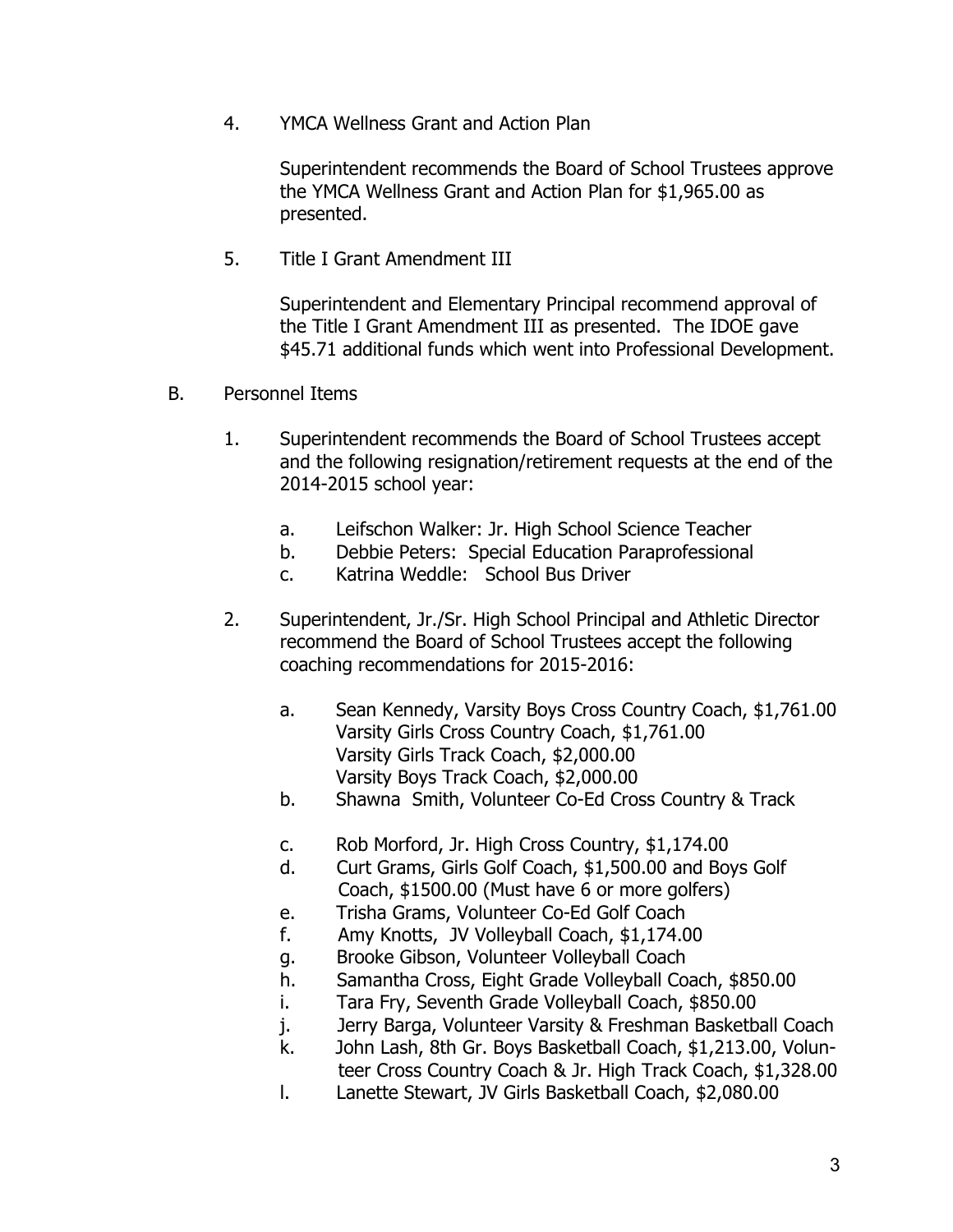- m. Sarah Reed, Volunteer Girls Basketball Coach
- n. Roger Davis, Seventh Grade Girls Basketball Coach,\$1,213.00
- o. Jennifer Hosbrook, Varsity Wrestling Coach, \$2,000.00
- p. Gary Hosbrook, Jr. High & Assist. Varsity Wrestling, \$2000.00
- q. Hope Saylor, Varsity Cheerleading Coach, \$1,300.00
- r. Sheri Ward, Volunteer Cheerleading Coach
- s. Carolyn Myers, Jr. High Cheerleading Coach, \$626.00
- t. J.W. Miller, Volunteer Co-Ed Track Coach
- u. John Ison, Volunteer Co-Ed Track Coach
- v. Joseph Saylor, Jr. High Baseball Coach, \$340.00
- w. Roger McReynolds, Volunteer Baseball Coach
- x. Brad Fisher, Volunteer Baseball Coach
- y. Ceann Bales, Swim Coach
- z. Eric Clear, Varsity Baseball Coach, \$2,075.00
- aa. Morgan Gibson, Volunteer Volleyball Coach
- 3. Summer Bus Cleaning

Superintendent and Director of Operations recommend Cole Dingess and David Fisher for summer bus cleaning duties at \$9.89 per hour.

4. Summer Band

Superintendent and High School Principal recommend Jordan Pike for Summer Band at \$33.41 per hour up to \$2,000.00. The Band will march with The Force.

- C. Fund Raisers
	- 1. Elementary Principal and Superintendent recommend the Board of School Trustees approve the fundraising request from the PTO to compile a Randolph Southern Cookbook for the purpose of funding the snack pack project. Anticipated income is \$1,000.
	- 2. Elementary Principal and Superintendent recommend the Board of School Trustees approve the Snack Bag Committee's request for the following fund raisers:

Hat Day(s), PJ Day(s), Candy Grams, Dance(s), etc.

 Monthly a special event will be held. The funds to be used for the snack bags sent home with students throughout the year. Anticipated income is \$500.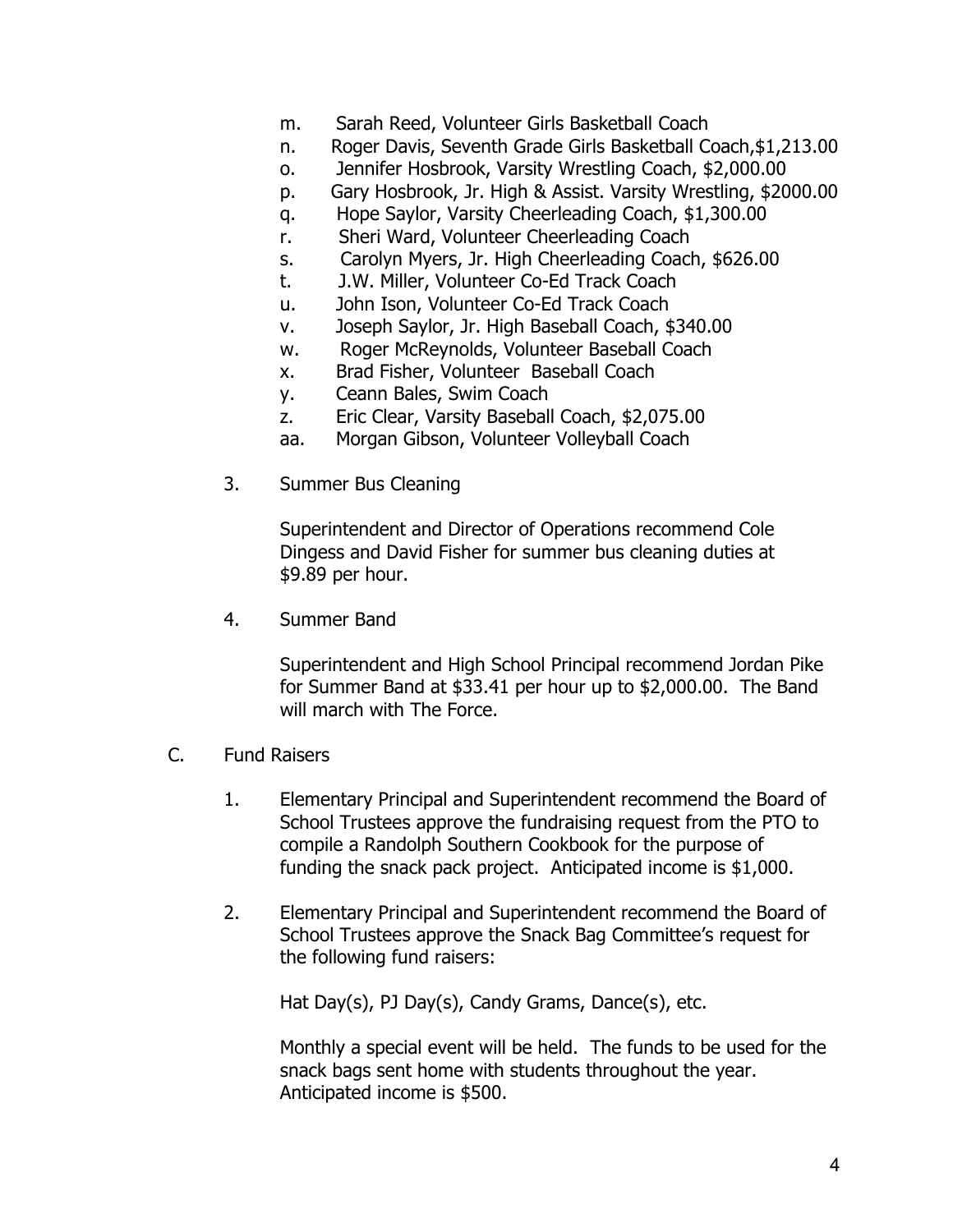- D. Facility Requests
- E. Field Trips
- F. Curriculum
- G. Board Policy
	- 1. Board Policy 8510 Wellness Policy Modifications--Second Reading

Wellness Committee met four times to review the Wellness Policy 8510, Vending Policy 8540 and Food Service Policy 8500. The Superintendent and Committee recommend the following modification to Board Policy 8510:

- A1 Nutrition education shall be included in the K-12 sequential comprehensive health curriculum in accordance with the curriculum standards and benchmarks established by the State.
- C1 The school shall provide at least twenty (20) to thirty (30) minutes daily for students to eat.
- I Continuing professional development shall be provided for all staff of the food service program per USDA professional standards.
- H. School Board
- I. Job Descriptions
- J. Donations
	- 1. Elementary Donations for 2014-2015
- K. General

#### VII. PRINCIPAL REPORTS

A Jr./Sr. High School Report

 $\setminus$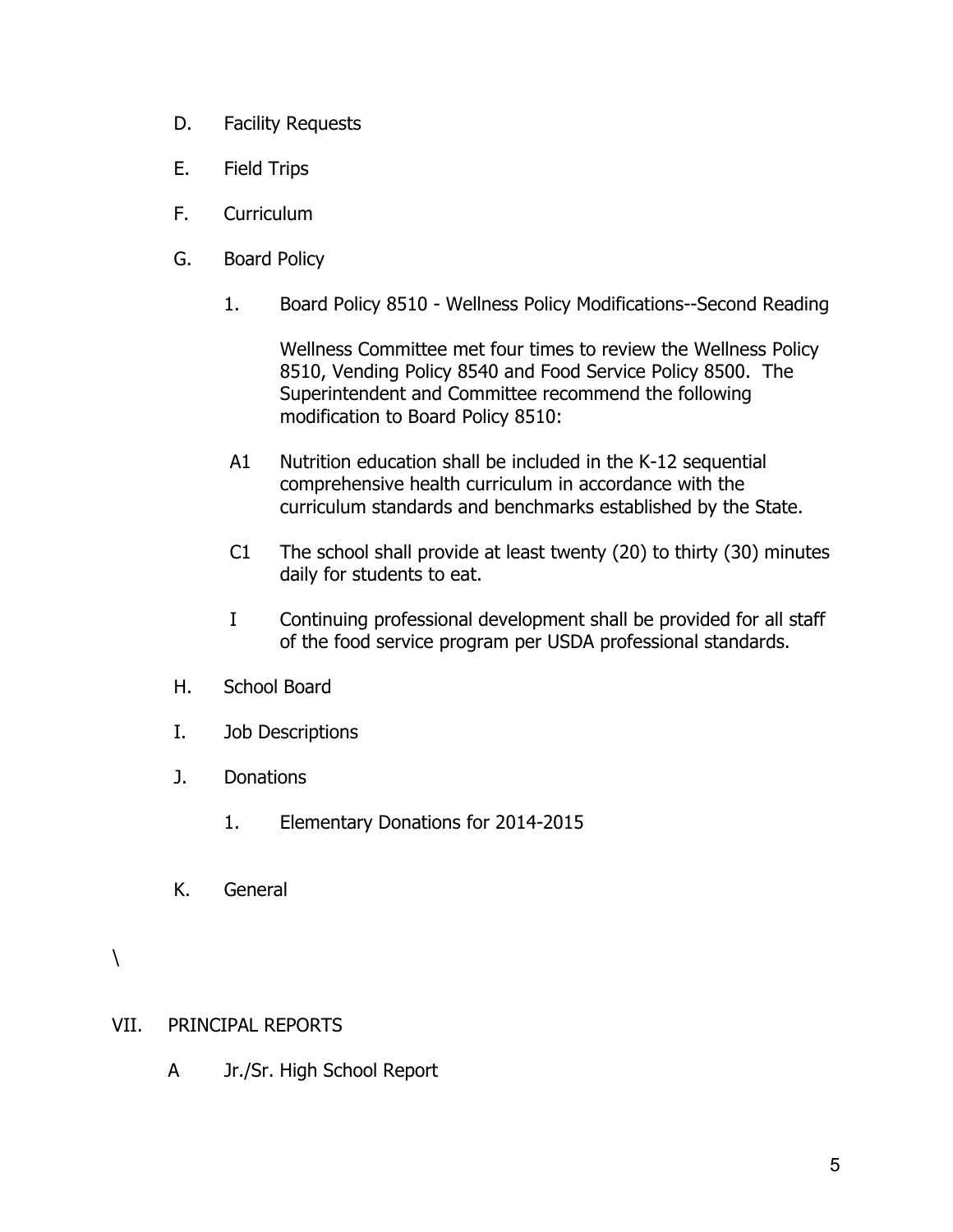- 1. New IHSAA rule regarding paid or volunteer coaches.
- 2. Congratulations to Girls Track Team voted 2015 Cruiser of the Season winner.
- 3. Senior Award Night: \$33,000 was given by local organizations. An additional 18 scholarships were presented by organizations outside the school district.
- B. Elementary
	- 1. I-Read Update
	- 2. Teacher Interview Update

# VIII. SUPERINTENDENT REPORT

- A. FCC E-Rate approval with ENA for Internet and Management Services
- B. Maintenance Report and Summer Projects
- C. 2015-2016 Title I Allocation: \$97,956.84 which is \$9,047.49 additional funding than previous year.
- D. Tax Settlement will arrive on June 5, 2015.
- E. Other

F. ADM Count ---- 2014-2015 Official Count Day is 9/12/14

|              | 5/28/14         | 8/12/14     | 9/12/14             | 10/6/14      | 11/10/14  | /15/15<br>-- | 4/9/15        | 5/7/               | 5/29     |  |
|--------------|-----------------|-------------|---------------------|--------------|-----------|--------------|---------------|--------------------|----------|--|
| V(T)<br>C.JA | к<br><b></b>    | $\sim$<br>ᅩ | $\blacksquare$<br>ᅩ | 16           | 16.5      | 16.5         | -<br><b>+</b> | $\rightarrow$<br>. | - 7<br>Ŧ |  |
|              | <b>.</b><br>ັບ⊥ | 30          | 30                  | $\sim$<br>ےر | າາ<br>ر ر | າາ<br>ر ر    | 34            | 34                 | 34       |  |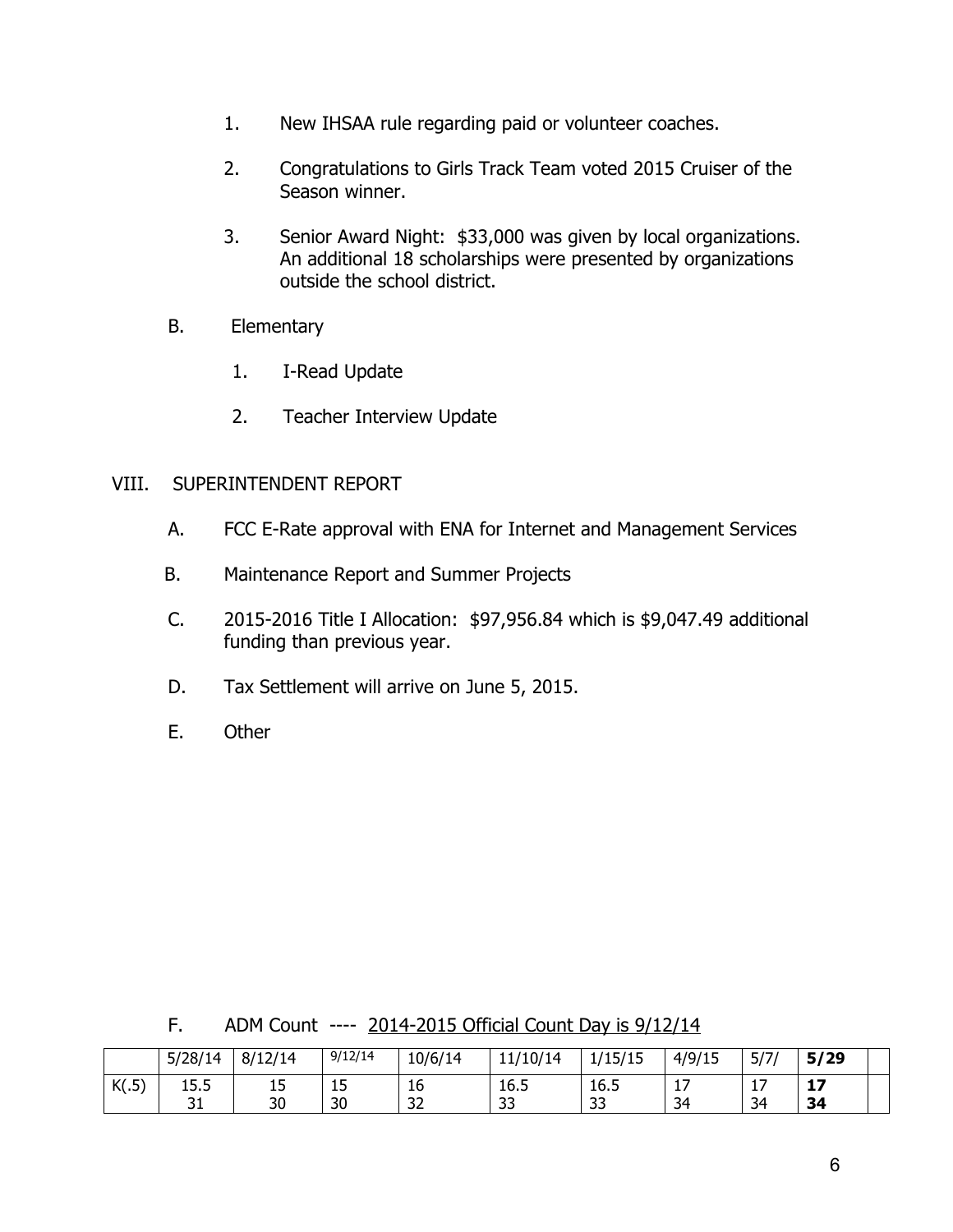| $\mathbf{1}$   | 41     | 33   | 34  | 33  | 35    | 35     | 35    | 35    | 35    |
|----------------|--------|------|-----|-----|-------|--------|-------|-------|-------|
| $\overline{2}$ | 45     | 37   | 36  | 37  | 39    | 40     | 38    | 38    | 38    |
| 3              | 34     | 40   | 41  | 41  | 42    | 41     | 40    | 40    | 40    |
| $\overline{4}$ | 35     | 35   | 35  | 35  | 35    | 35     | 35    | 35    | 35    |
| 5              | 27     | 37   | 37  | 37  | 38    | 39     | 41    | 41    | 41    |
| 6              | 34     | 26   | 27  | 27  | 28    | 28     | 28    | 28    | 28    |
| <b>Total</b>   | 231.5/ | 223/ | 225 | 226 | 233.5 | 234.5/ | 234   | 234   | 234   |
|                | 247    | 238  | 240 | 242 | 250   | 251    | 251   | 251   | 251   |
|                |        |      |     |     |       |        |       |       |       |
|                |        |      |     |     |       |        |       |       |       |
| $\overline{7}$ | 43     | 35   | 35  | 35  | 35    | 35     | 37    | 37    | 37    |
| 8              | 52     | 44   | 44  | 44  | 46    | 47     | 49    | 49    | 49    |
| 9              | 32     | 53   | 52  | 53  | 51    | 52     | 53    | 53    | 53    |
| 10             | 31     | 33   | 33  | 33  | 35    | 34     | 36    | 35    | 35    |
| 11             | 46     | 32   | 31  | 30  | 30    | 32     | 32    | 31    | 31    |
| 12             | 44     | 47   | 46  | 46  | 46    | 46     | 46    | 46    | 45    |
| <b>HS</b>      | 248    | 244  | 241 | 241 | 243   | 246    | 253   | 251   | 250   |
| <b>Total</b>   |        |      |     |     |       |        |       |       |       |
| Elem           | 231.5  | 223  | 225 | 226 | 233.5 | 233.5/ | 234/  | 234/  | 234/  |
| Total          | 247    | 238  | 240 | 242 | 250   | (250)  | (251) | (251) | (251) |
| Corp.          | 479.5  | 467  | 466 | 467 | 476.5 | 480.5  | 487   | 485   | 484   |
| Total          | 495    | 482  | 481 | 483 | 493   | 497    | 504   | 502   | 501   |

- IX. FACULTY, STAFF and/or STUDENT COMMENTS
- X. PATRON COMMENTS
- XI. BOARD COMMENTS
- XII. ADJOURNMENT

# **NEXT MEETING JULY 13, 2015 7:30 PM RSE CAFETERIA**

**Welcome To a Meeting of the A G E N D A A G E N D A**